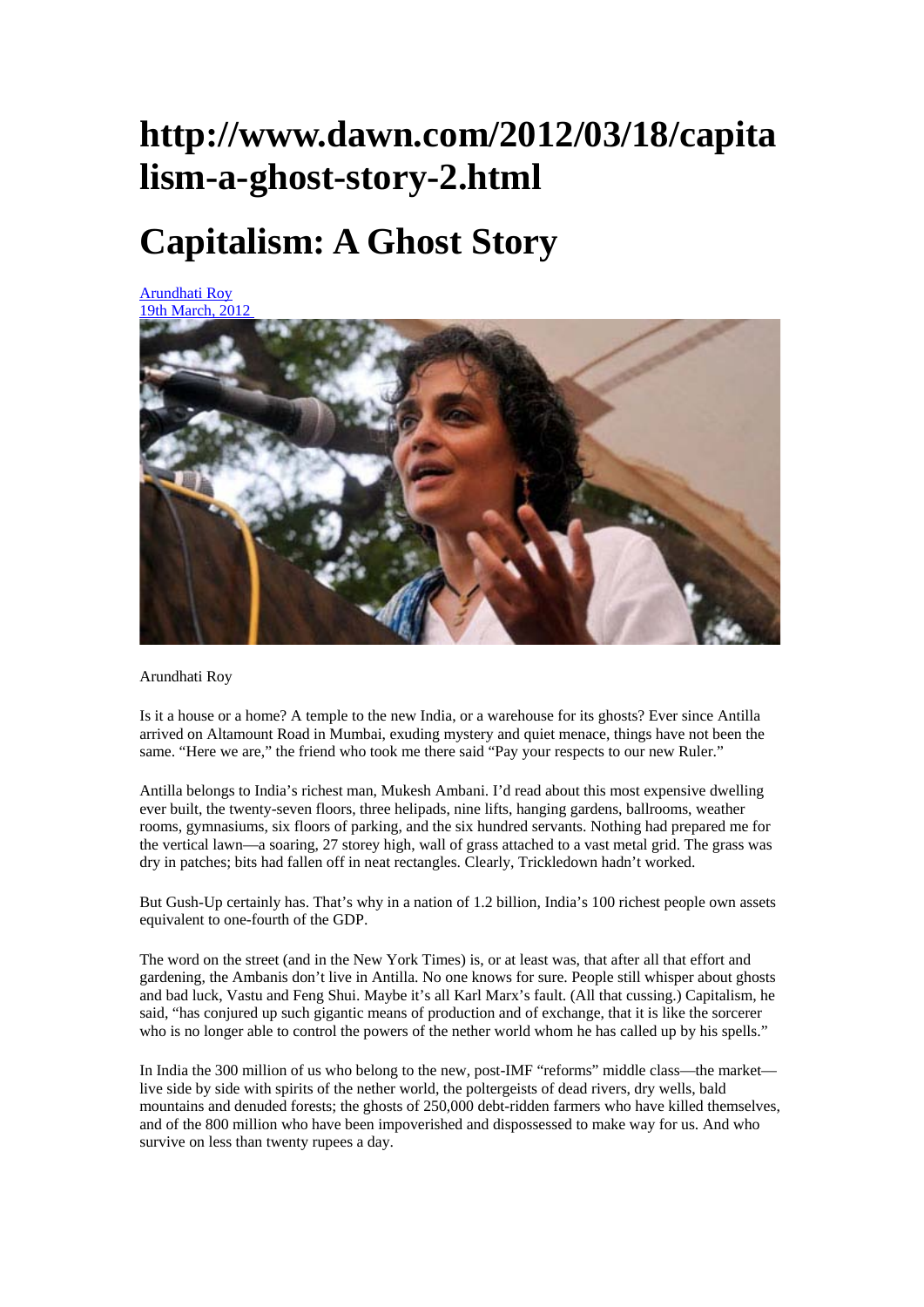Mukesh Ambani is personally worth \$20 billion. He holds a majority controlling share in Reliance Industries Limited (RIL) a company with a market capitalization of \$ 47 billion and global business interests that include petrochemicals, oil, natural gas, polyester fibre, Special Economic Zones, fresh food retail, high schools, life sciences research and stem cell storage services. RIL recently bought 95% shares in Infotel, a TV consortium that controls 27 TV news and entertainment channels including CNN-IBN, IBN Live, CNBC, IBN Lokmat, and ETV in almost every regional language. Infotel owns the only nation-wide license for 4G Broadband, a high speed 'information pipeline' which, if the technology works, could be the future of information exchange. Mr. Ambani also owns a cricket team.

RIL is one of a handful of corporations that run India. Some of the others are the Tatas, Jindals, Vedanta, Mittals, Infosys, Essar and the other Reliance (ADAG), owned by Mukesh's brother Anil. Their race for growth has spilled across Europe, Central Asia, Africa and Latin America. Their nets are cast wide; they are visible and invisible, over-ground as well as underground. The Tatas for example, run more than 100 companies in 80 countries. They are one of India's oldest and largest private sector power companies. They own mines, gas fields, steel plants, telephone, cable TV and broadband networks, and run whole townships. They manufacture cars and trucks, own the Taj Hotel chain, Jaguar, Land Rover, Daewoo, Tetley Tea, a publishing company, a chain of bookstores, a major brand of iodized salt and the cosmetics giant Lakme. Their advertising tagline could easily be: You Can't Live without Us.

According to the rules of the Gush-Up Gospel, the more you have, the more you can have.

The era of the Privatization of Everything has made the Indian economy one of the fastest growing in the world. However, like any good old-fashioned colony, one of its main exports is its minerals. India's new mega-corporations Tatas, Jindals, Essar, Reliance, Sterlite, are those who have managed to muscle their way to the head of the spigot that is spewing money extracted from deep inside the earth. It's a dream come true for businessmen—to be able to sell what they don't have to buy.

The other major source of corporate wealth comes from their land-banks. All over the world, weak, corrupt, local governments have helped Wall Street brokers, agro-business corporations and Chinese billionaires to amass huge tracts of land. (Of course this entails commandeering water too.) In India the land of millions of people is being acquired and made over to private corporations for 'public interest'— for Special Economic Zones, infrastructure projects, dams, highways, car manufacture, chemical hubs and Formula One racing. (The sanctity of private property never applies to the poor.) As always, local people are promised that their displacement from their land and the expropriation of everything they ever had, is actually part of employment-generation. But by now, we know that the connection between GDP growth and jobs is a myth. After twenty years of 'growth', 60% of India's workforce is self-employed, 90% of India's labor force works in the unorganized sector.

Post Independence, right up to the 1980s, Peoples' Movements, ranging from the Naxalites to Jayaprakash Narayan's Sampoorna Kranti, were fighting for land-reforms, for the redistribution of land from feudal landlords to landless peasants. Today any talk of re-distribution of land or wealth, would be considered not just undemocratic, but lunatic. Even the most militant movements have been reduced to a fight to hold onto what little land people still have. The millions of landless people, the majority of them Dalits and Adivasis, driven from their villages, living in slums and shanty colonies in small towns and mega cities do not figure even in the radical discourse.

As Gush-Up concentrates wealth onto the tip of a shining pin on which our billionaires pirouette, tidal waves of money crash through the institutions of democracy—the courts, the parliament as well as the media, seriously compromising their ability to function in the ways they are meant to. The noisier the carnival around elections, the less sure we are that democracy really exists.

Each new corruption scandal that surfaces in India, makes the last one look tame. In the summer of 2011 the 2G spectrum scandal broke. We learnt that corporations had siphoned away \$40 billion of public money by installing a friendly soul as the Minister of Communications & Information who grossly underpriced the licenses for 2G telecom spectrum and illegally auctioned it to his buddies. The taped telephone conversations leaked to the press showed how a network of industrialists and their front companies, ministers, senior journalists, and a TV anchor were involved in facilitating this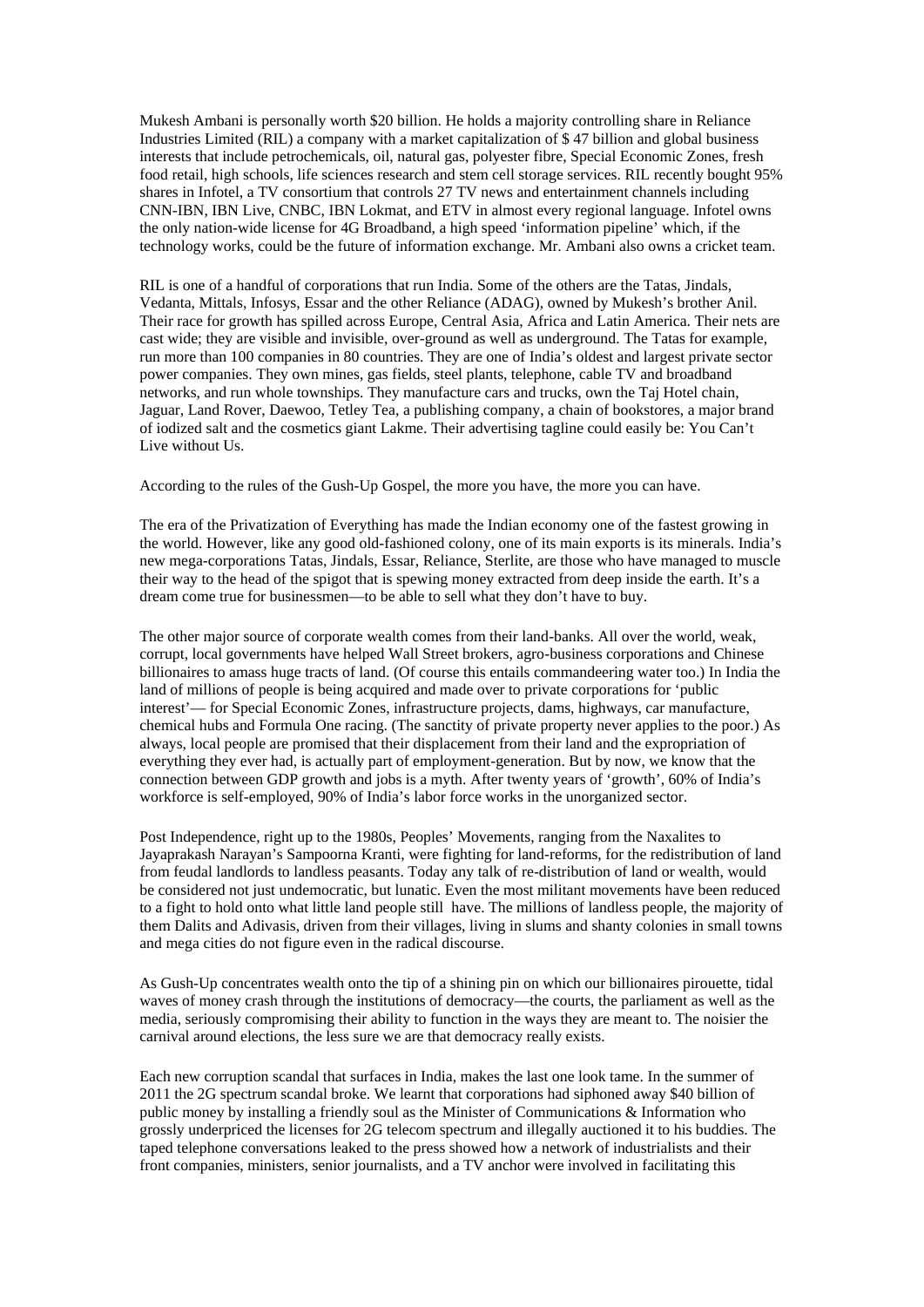daylight robbery. The tapes were just an MRI that confirmed a diagnosis that people had made long ago.

The privatization and illegal sale of telecom spectrum does not involve war, displacement and ecological devastation. The privatization of India's mountains, rivers and forests does. Perhaps because it does not have the uncomplicated clarity of a straightforward, out and out accounting scandal, or perhaps because it is all being done in the name of India's 'progress' it does not have the same resonance with the middle classes.

In 2005 the State Governments of Chhattisgarh, Orissa, Jharkhand signed hundreds of Memorandums of Understanding (MOUs) with a number of private corporations turning over trillions of dollars of bauxite, iron-ore, and other minerals for a pittance, defying even the warped logic of the Free Market. (Royalties to the government ranged between 0.5% and 7%.)

Only days after the Chhattisgarh Government signed an MOU for the construction of an integrated steel plant in Bastar with Tata Steel, the Salwa Judum, a vigilante militia was inaugurated. The Government said it was a spontaneous uprising of local people who were fed up of the 'repression' by Maoist guerillas in the forest. It turned out to be a ground clearing operation, funded and armed by the government and subsidized by mining corporations. In the other States similar militias were created, with other names. The Prime Minister announced the Maoists were the 'Single Largest Security Challenge in India.' It was a declaration of war.

On the 2<sup>nd</sup> of January 2006, in Kalinganagar, in the neighboring state of Orissa, perhaps to signal the seriousness of the government's intention, ten platoons of police arrived at the site of another Tata Steel plant and opened fire on villagers who had gathered there to protest what they felt was inadequate compensation for their land. Thirteen people including one policeman were killed and 37 injured. Six years have gone by and though the villages remain under siege by armed policemen the protest has not died.

Meanwhile in Chhattisgarh, the Salwa Judum burned, raped and murdered its way through hundreds of forest villages, evacuating 600 villages and forcing 50,000 people to come out into police camps and 350,000 people to flee. The Chief Minister announced that those who did not come out of the forests would be considered to be "Maoist terrorists." In this way, in parts of modern India, plowing fields and sowing seed came to be defined as terrorist activity. Eventually the Salwa Judum's atrocities only succeeded in strengthening the resistance and swelling the ranks of the Maoist guerilla army. In 2009 the Government announced what it called Operation Green Hunt. 200,000 paramilitary troops were deployed across Chhattisgarh, Orissa, Jharkhand and West Bengal.

After three years of 'low intensity conflict' that has not managed to 'flush' the rebels out of the forest, the Central Government has declared that it will deploy the Indian army and air force. In India we don't call this war. We call it 'Creating a Good investment Climate.' Thousands of soldiers have already moved in. A Brigade headquarters and Airbases are being readied. One of the biggest armies in the world is now preparing its Terms of Engagement to "defend" itself against the poorest, hungriest, most malnourished people in the world. We only await the declaration of the Armed Forces Special Powers Act (AFSPA), which will give the army legal impunity and the right to kill 'on suspicion'. Going by the tens of thousands of unmarked graves and anonymous cremation pyres in Kashmir, Manipur and Nagaland, it has shown itself to be a very suspicious army indeed.

While the preparations for deployment are being made, the jungles of Central India continue to remain under siege, with villagers frightened to come out, or go to the market for food or medicine. Hundreds of people have been jailed, charged for being Maoists under draconian, undemocratic laws. Prisons are crowded with Adivasi people, many of who have no idea what their crime is. Recently, Soni Sori, an Adivasi school teacher from Bastar was arrested and tortured in police custody. Stones were pushed up her vagina to get her to 'confess' that she was a Maoist courier. The stones were removed from her body at a hospital in Calcutta, where, after a public outcry, she was sent for a medical check up. At a recent Supreme Court hearing, activists presented the judges with the stones in a plastic bag. The only outcome of their efforts has been that Soni Sori remains in jail while Ankit Garg, the Superintendent of Police who conducted the interrogation was conferred with the President's Police Medal for Gallantry on Republic Day.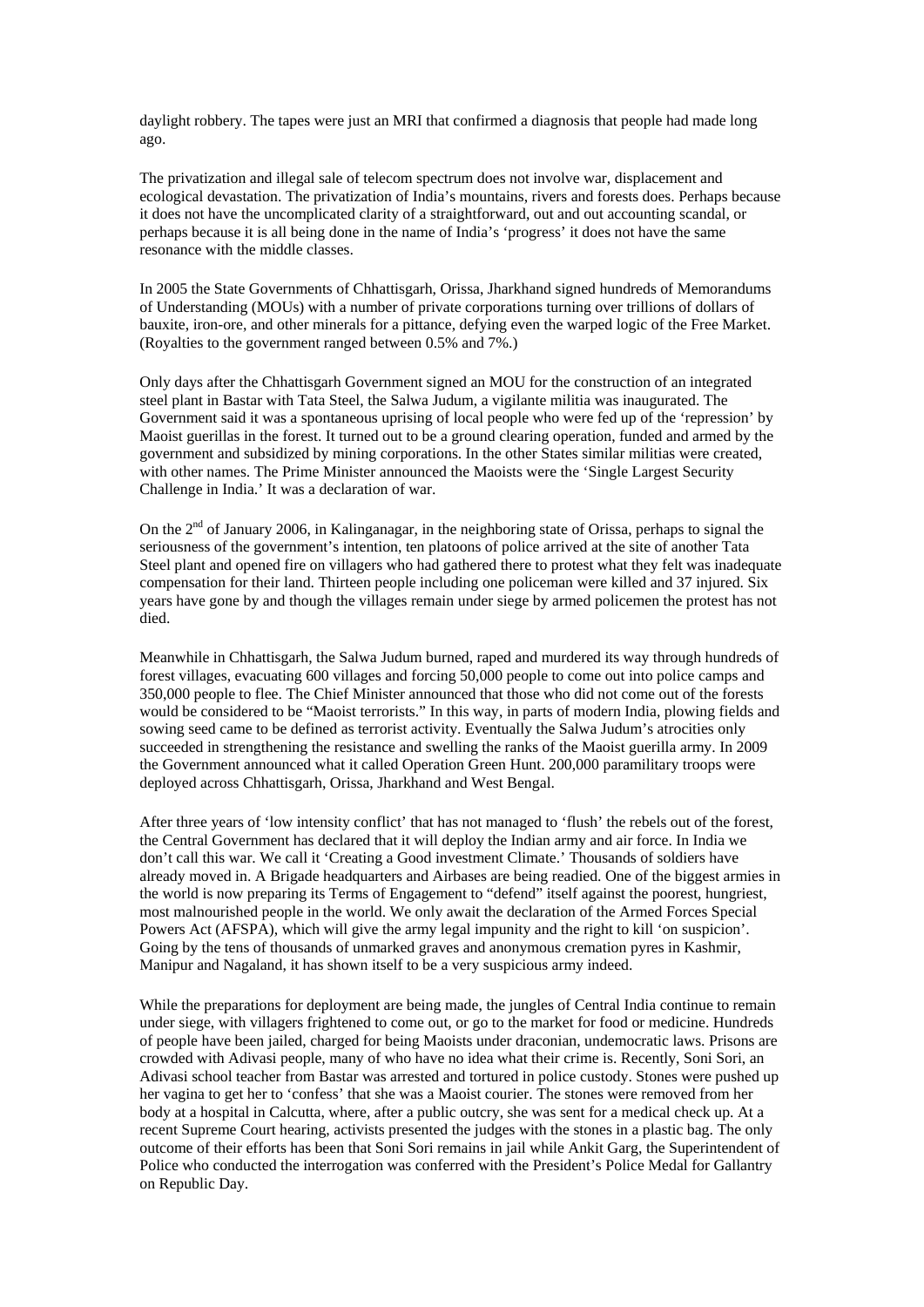We hear about the ecological and social re-engineering of Central India only because of the mass insurrection and the war. The Government gives out no information. The Memorandums of Understanding are all secret. Some sections of the media have done what they could to bring public attention to what is happening in Central India. However, most of the Indian mass media is made vulnerable by the fact that the major share of its revenues come from corporate advertisements. If that is not bad enough, now the line between the media and big business has begun to blur dangerously. As we have seen, RIL virtually owns 27 TV channels. But the reverse is also true. Some media houses now have direct business and corporate interests. For example, one of the major daily newspapers in the region Dainik Bhaskar, and it is only one example, has 17.5 million readers in 4 languages including English and Hindi, across 13 states. It also owns 69 companies with interests in mining, power generation, real estate and textiles. A recent writ petition filed in the Chhattisgarh High Court accuses DB Power Ltd (one of the group's companies) of using "deliberate, illegal and manipulative measures" through company owned newspapers to influence the outcome of a public hearing over an open cast coal-mine. Whether or not it has attempted to influence the outcome is not germane. The point is that media houses are in a position to do so. They have the power to do so. The laws of the land allow them to be in a position that lends itself to a serious conflict of interest.

There are other parts of the country from which no news comes. In the sparsely populated, but militarized northeastern state of Arunachal Pradesh, 168 big dams are being constructed, most of them privately owned. High dams that will submerge whole districts are being constructed in Manipur and Kashmir, both highly militarized states where people can be killed merely for protesting power cuts. (That happened a few weeks ago in Kashmir.) How can they stop a dam?

The most delusional dam of all is the Kalpasar in Gujarat. It is being planned as a 34 km long dam across the Gulf of Khambat with a ten-lane highway and a railway line running on top of it. By keeping the sea water out, the idea is to create a sweet water reservoir of Gujarat's rivers. (Never mind that these rivers have already been dammed to a trickle and poisoned with chemical effluent.) The Kalpasar dam, which would raise the sea level and alter the ecology of hundreds of kilometers of coast-line, had been dismissed as an bad idea ten years ago. It has made a sudden comeback in order to supply water to the Dholera Special Investment Region (SIR) in one of the most water-stressed zones not just in India, but in the world. SIR is another name for an SEZ, a self-governed corporate dystopia of "industrial parks, town-ships and mega-cities". The Dholera Special Investment Region is going to be connected to Gujarat's other cities by a network of ten-lane highways. Where will the money for all this come from?

In January 2011 in the Mahatma (Gandhi) Mandir, Gujarat's Chief Minister Narendra Modi, presided over a meeting of 10,000 international businessmen from 100 countries. According to media reports, they pledged to invest \$450 billion in Gujarat. The meeting was deliberately scheduled to take place on the tenth anniversary of the massacre of 2000 Muslims in February 2002. Modi stands accused of not just condoning, but actively abetting the killing. People who watched their loved ones being raped, eviscerated and burned alive, the tens of thousands who were driven from their homes, still wait for a gesture towards justice. But Modi has traded in his saffron scarf and vermillion forehead for a sharp business suit, and hopes that a \$450 billion dollar investment will work as blood money, and square the books. Perhaps it will. Big Business is backing him enthusiastically. The algebra of infinite justice works in mysterious ways.

The Dholera SIR is only one of the smaller Matryoshka dolls, one of the inner ones in the dystopia that is being planned. It will be connected to the Delhi Mumbai Industrial Corridor (DMIC), a 1500 km long and 300 km wide industrial corridor, with nine Mega-industrial zones, a high speed freight line, three sea-ports, and six air ports; a six-lane intersection-free expressway and a 4000 MW power plant. The DMIC is a collaborative venture between the Governments of India and Japan, and their respective corporate partners, and has been proposed by the McKinsey Global Institute.

The DMIC web site says that approximately 180 million people will be "affected" by the project. Exactly how, it doesn't say. It envisages the building of several new cities and estimates that the population in the region will grow from the current 231 million to 314 million by 2019. That's in seven years' time. When was the last time a State, despot or dictator carried out a population transfer of millions of people? Can it possibly be a peaceful process?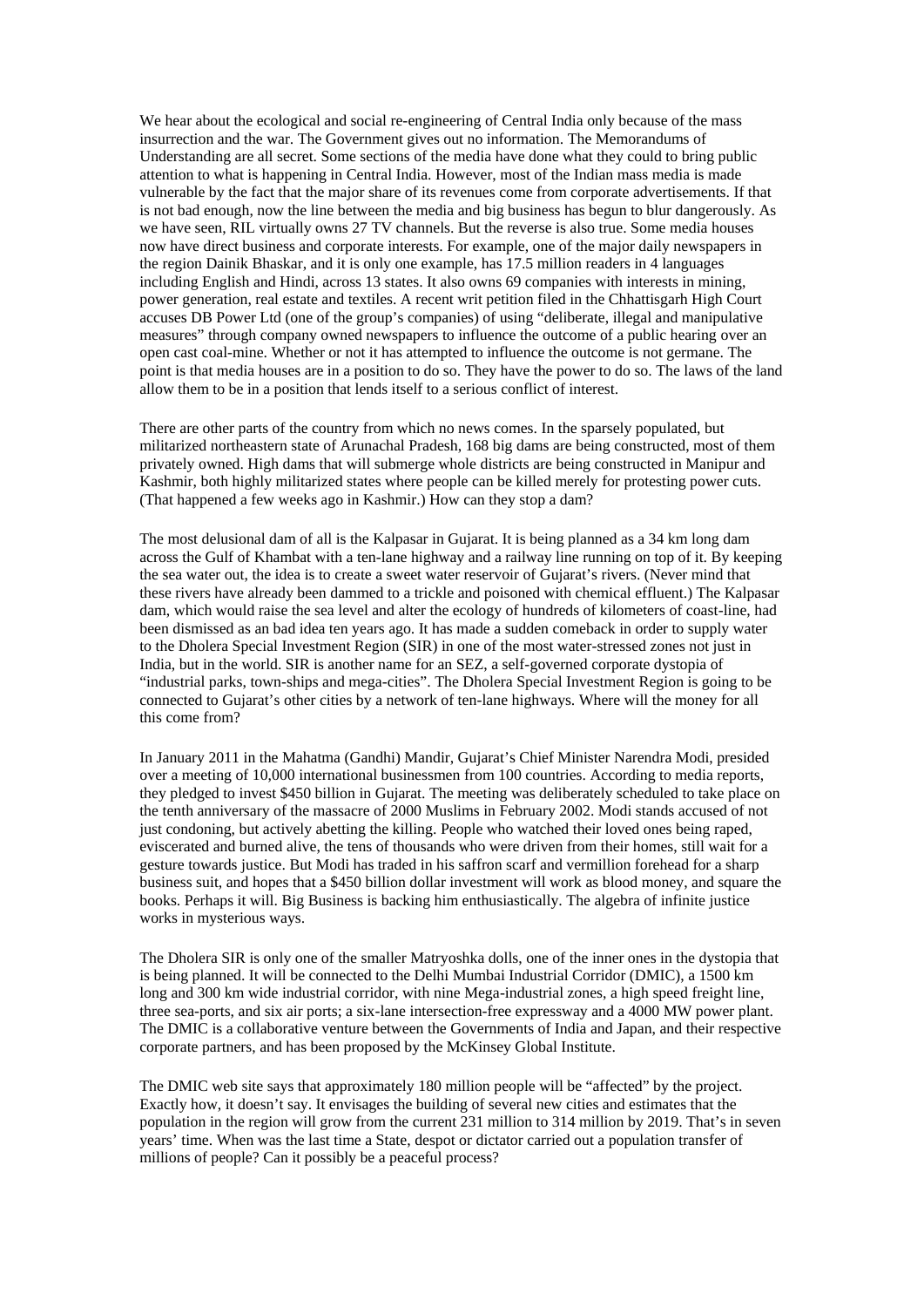The Indian Army might need to go on a recruitment drive so that it's not taken unawares when it is ordered to deploy all over India. In preparation for its role in Central India it publicly released its updated doctrine on Military Psychological Operations, which outlines "a planned process of conveying a message to a select target audience, to promote particular themes that result in desired attitudes and behaviour, which affect the achievement of political and military objectives of the country". This process of 'perception management' it said, would be conducted by "using media available to the Services."

The Army is experienced enough to know that coercive force alone cannot carry out or manage social engineering on the scale that is envisaged by India's planners. War against the poor is one thing. But for the rest of us—the middle-class, white collar workers, intellectuals, 'opinion makers'—it has to be 'perception management'. And for this we must turn our attention to the exquisite art of Corporate Philanthropy.

Of late, the main mining conglomerates have embraced the Arts—film, art installations and the rush of literary festivals that have replaced the 1990s obsession with beauty contests. Vedanta, currently mining the heart out of the homelands of the ancient Dongria Kond tribe for bauxite, is sponsoring a 'Creating Happiness' film competition for young film students who they have commissioned to make films on sustainable development. Vedanta's tagline is 'Mining Happiness.' The Jindal Group brings out a contemporary art magazine and supports some of India's major artists (who naturally work with stainless steel). Essar was the principal sponsor of the Tehelka Newsweek *Think* Fest that promised 'high octane debates' by the foremost thinkers from around the world, which included major writers, activists and even the architect Frank Gehry. (All this in Goa while activists and journalists were uncovering massive illegal mining scandals that involved Essar.) Tata Steel and Rio Tinto (which has a sordid track record of its own) were among the chief sponsors of the Jaipur Literary Festival (Latin name: Darshan Singh Construction Jaipur Literary Festival) that is advertised by the cognoscenti as 'The Greatest Literary Show on Earth'. Counselage, the Tatas 'strategic brand manager' sponsored the Festival's press tent. Many of the world's best and brightest writers gathered in Jaipur to discuss love, literature, politics and Sufi poetry. Some tried to defend Salman Rushdie's right to free speech by reading from his proscribed book, The Satanic Verses. In every TV frame and newspaper photograph the logo of Tata Steel (and its tagline; Values Stronger than Steel) loomed behind them, a benign, benevolent host. The enemies of Free Speech were the supposedly murderous Muslim mobs, who, the festival organizers told us, could have even harmed the school children gathered there. (We are witness to how helpless the Indian government and the police can be when it comes to Muslims.) Yes, the hardline Darul-uloom Deobandi Islamic seminary did protest Rushdie being invited to the festival. Yes, some Islamists did gather at the festival venue to protest and yes, outrageously, the State Government did nothing to protect the venue. That's because the whole episode had as much to do with democracy, vote-banks and the UP elections as it did with Islamist fundamentalism. But the battle for Free Speech against Islamist Fundamentalism made it to the world's newspapers. It is important that it did. But there were hardly any reports about the Festival sponsors' role in the war in the forests, the bodies piling up, the prisons filling up. Or about the Unlawful Activities Prevention Act and the Chhattisgarh Special Public Security Act, which make even *thinking* an anti-government thought a cognizable offense. Or about the mandatory public hearing for the Tata Steel plant in Lohandiguda which local people complained actually took place hundreds of miles away in Jagdalpur, in the collector's office compound, with a hired audience of fifty people, under armed guard. Where was Free Speech then? No one mentioned Kalinganagar. No one mentioned that journalists, academics and filmmakers working on subjects unpopular with the Indian Government—like the surreptitious part it played in the genocide of Tamils in the war in Sri Lanka, or the recently discovered unmarked graves in Kashmir—were being denied visas or deported straight from the airport.

But which of us sinners was going to cast the first stone? Not me, who lives off royalties from corporate publishing houses. We all watch Tata Sky, we surf the net with Tata Photon, we ride in Tata taxis, we stay in Tata Hotels, sip our Tata tea in Tata bone china and stir it with teaspoons made of Tata Steel. We buy Tata books in Tata bookshops. *Hum Tata ka namak khatey hain*. We're under siege.

If the sledge-hammer of moral purity is to be the criteria for stone-throwing, then the only people who qualify are those who have been silenced already. Those who live outside the system; the outlaws in the forests or those whose protests are never covered by the press, or the well-behaved Dispossessed, who go from tribunal to tribunal, bearing witness, giving testimony.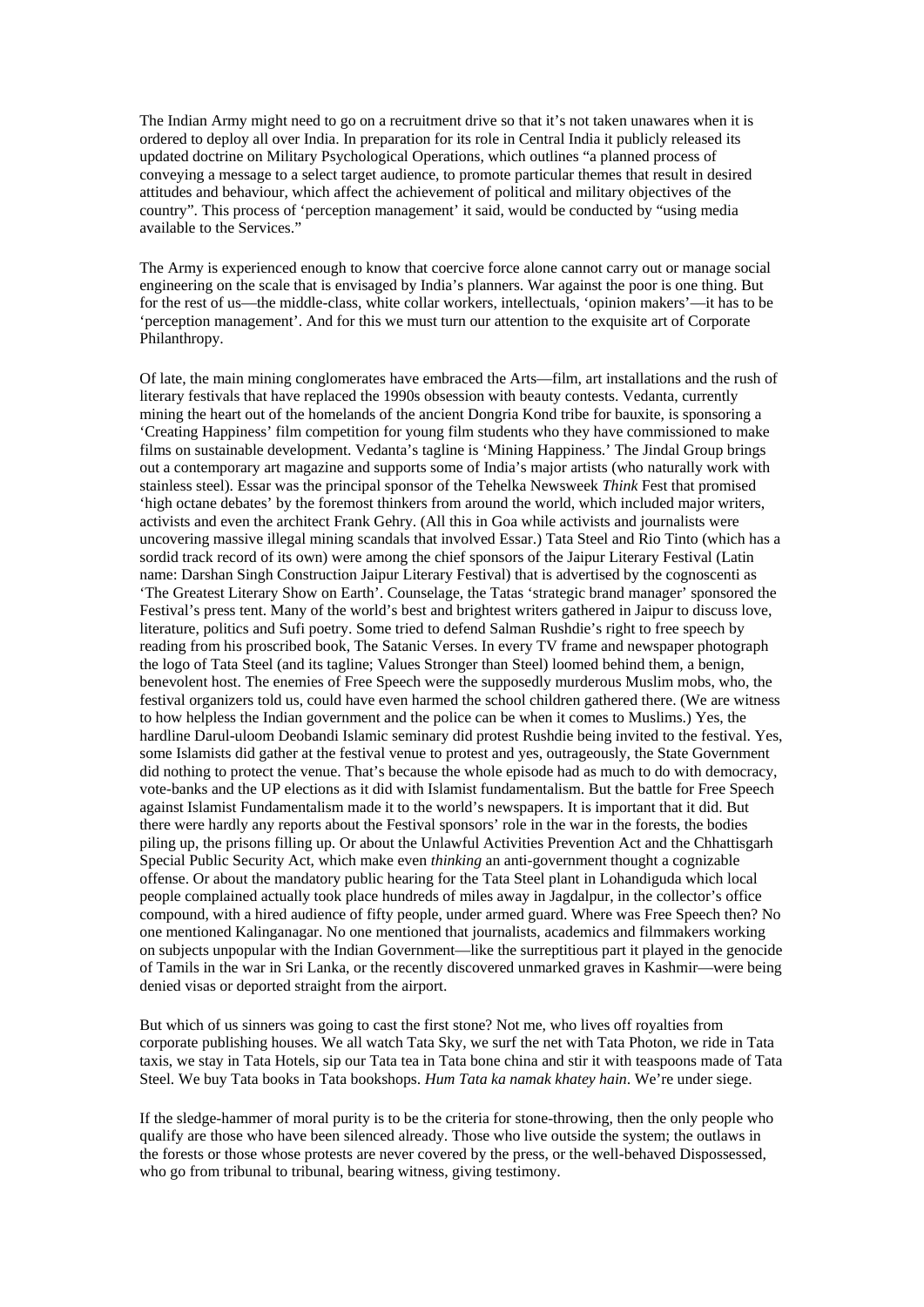But the Litfest gave us our Aha! Moment. Oprah came. She said she *loved* India, that she would come *again* and *again*. It made us proud.

This is only the burlesque end of the Exquisite Art.

Though the Tatas have been involved with corporate philanthropy for almost a hundred years now, endowing scholarships and running some excellent educational institutes and hospitals, Indian corporations have only recently been invited into the Star Chamber, the *Camera stellata*, the brightly lit world of global corporate government, deadly for its adversaries, but otherwise so artful that you barely know its there.

What follows in this essay, might appear to some to be a somewhat harsh critique. On the other hand, in the tradition of honoring one's adversaries, it could be read as an acknowledgement of the vision, flexibility, the sophistication and unwavering determination of those who have dedicated their lives to keep the world safe for capitalism.

Their enthralling history, which has faded from contemporary memory, began in the US in the early 20<sup>th</sup> century when, kitted out legally in the form of endowed Foundations, corporate philanthropy began to replace missionary activity as Capitalism's (and Imperialism's) road opening and systems maintenance patrol.

Among the first Foundations to be set up in the United States were the Carnegie Corporation, endowed in 1911 by profits from the Carnegie Steel Company, and the Rockefeller Foundation, endowed in 1914 by J.D. Rockefeller, founder of Standard Oil Company. The Tatas and Ambanis of their time.

Some of the institutions financed, given seed money, or supported by the Rockefeller Foundation are the UN, the CIA, the Council on Foreign Relations (CFR), New York's most fabulous Museum of Modern Art, and, of course the Rockefeller Center in New York (where Diego Riviera's mural had to be blasted off the wall because it mischievously depicted reprobate capitalists and a valiant Lenin. Free Speech had taken the day off.)

J.D. Rockefeller was America's first billionaire and the world's richest man. He was an abolitionist, a supporter of Abraham Lincoln and a teetotaler. He believed his money was given to him by God, which must have been nice for him.

Here are a few verses from one of Pablo Neruda's early poems called Standard Oil Company:

Their obese emperors from New York are suave smiling assassins who buy silk, nylon, cigars petty tyrants and dictators.

They buy countries, people, seas, police, county councils, distant regions where the poor hoard their corn like misers their gold: Standard Oil awakens them, clothes them in uniforms, designates which brother is the enemy. the Paraguayan fights its war, and the Bolivian wastes away in the jungle with its machine gun.

A President assassinated for a drop of petroleum, a million-acre mortgage, a swift execution on a morning mortal with light, petrified, a new prison camp for subversives, in Patagonia, a betrayal, scattered shots beneath a petroliferous moon,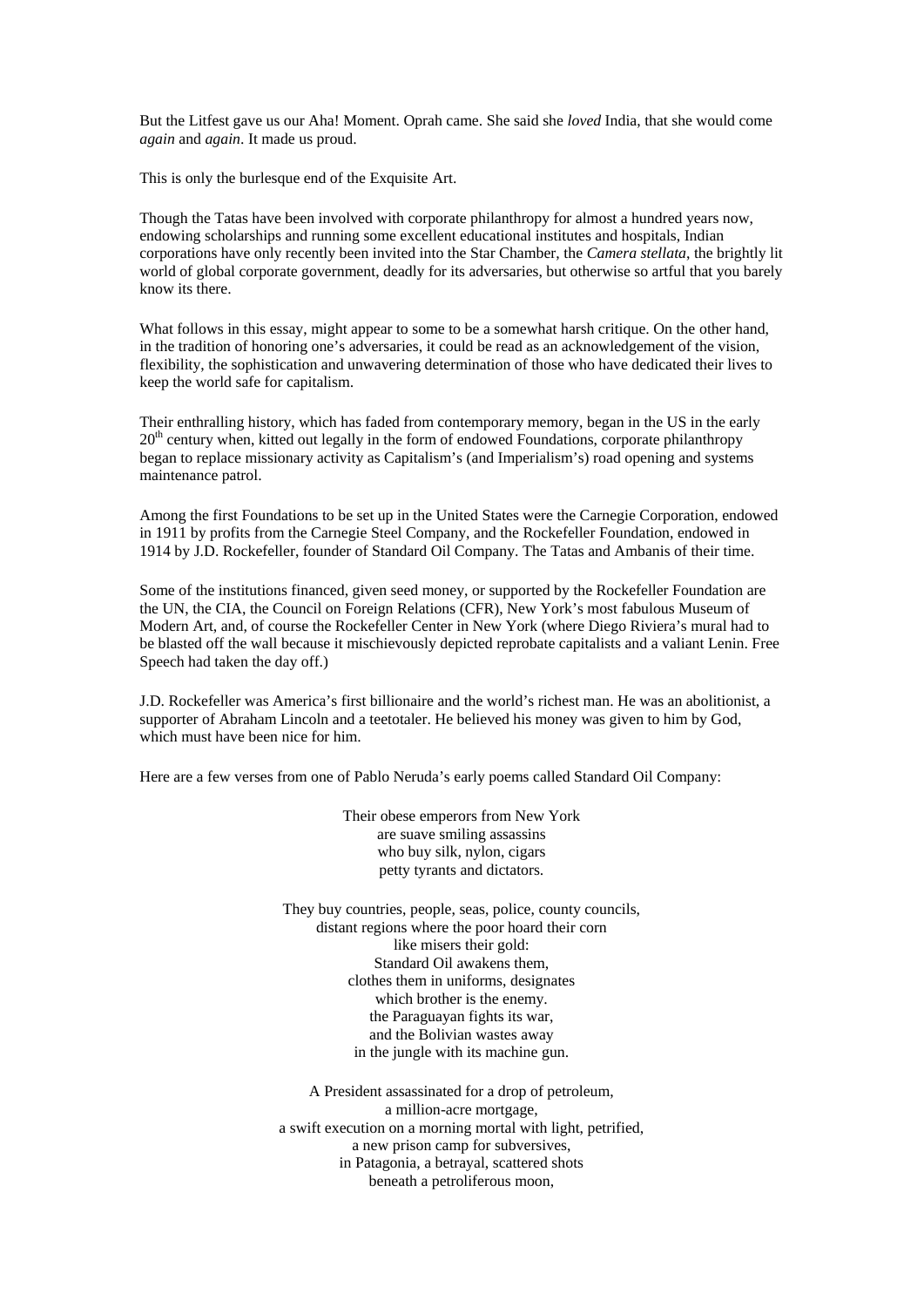a subtle change of ministers in the capital, a whisper like an oil tide, and zap, you'll see how Standard Oil's letters shine above the clouds, above the seas, in your home, illuminating their dominions.

When corporate-endowed Foundations first made their appearance in the US, there was a fierce debate about their provenance, legality and lack of accountability. People suggested that if companies had so much surplus money, they should raise the wages of their workers. (People made these outrageous suggestions in those days, even in America.) The idea of these Foundations, so ordinary now, was in fact a leap of the business imagination. Non-tax paying legal entities with massive resources and an almost unlimited brief—wholly unaccountable, wholly non-transparent— what better way to parlay economic wealth into political, social and cultural capital, to turn money into power? What better way for usurers to use a miniscule percentage of their profits to run the world? How else would Bill Gates who admittedly knows a thing or two about computers, find himself designing education, health and agriculture policies, not just for the US government, but for governments all over the world?

Over the years, as people witnessed some of the genuinely good work the Foundations did (running public libraries, eradicating diseases)—the direct connection between corporations and the Foundations they endowed began to blur. Eventually, it faded altogether. Now even those who consider themselves left wing are not shy to accept their largesse.

By the 1920's US capitalism had begun to look outwards, for raw materials and overseas markets. Foundations began to formulate the idea of global corporate governance. In 1924 the Rockefeller and Carnegie Foundations jointly created what is today the most powerful Foreign Policy pressure group in the world— the Council on Foreign Relations, which later came to be funded by the Ford Foundation as well. By 1947 the newly created CIA was supported by and working closely with the CFR. Over the years the CFR's membership has included 22 US Secretaries of State. There were five CFR members in the 1943 steering committee that planned the UN, and an \$8.5 million grant from J.D. Rockefeller bought the land on which the UN's New York headquarters stands.

All eleven of the World Bank's Presidents since 1946—men who have presented themselves as missionaries of the poor—have been members of the CFR. (The exception was George Woods. And he was a trustee of the Rockefeller Foundation and Vice-president of Chase-Manhattan Bank.)

At Bretton Woods, the World Bank and IMF decided that the US dollar should be the reserve currency of the world, and that in order to enhance the penetration of global capital it would be necessary to universalize and standardize business practices in an open market place. It is towards that end that they spend a large amount of money promoting Good Governance (as long as they control the strings), the concept of the Rule of Law (provided they have a say in making the laws) and hundreds of anticorruption programs (to stream-line the system they have put in place.) Two of the most opaque, unaccountable organizations in the world, go about demanding transparency and accountability from the Governments of poorer countries.

Given that the World Bank has more or less directed the economic policies of the Third World, coercing and cracking open the markets of country after country for global finance, you could say that corporate philanthropy has turned out to be the most visionary business of all time.

Corporate-endowed Foundations administer, trade and channelize their power and place their chessmen on the chessboard, through a system of elite clubs and think tanks, whose members overlap and move in and out through the revolving doors. Contrary to the various conspiracy theories in circulation, particularly among left-wing groups, there is nothing secret, satanic, or Free Mason-like about this arrangement. It is not very different from the way Corporations use shell companies and off-shore accounts to transfer and administer their money—except that the currency is power, not money.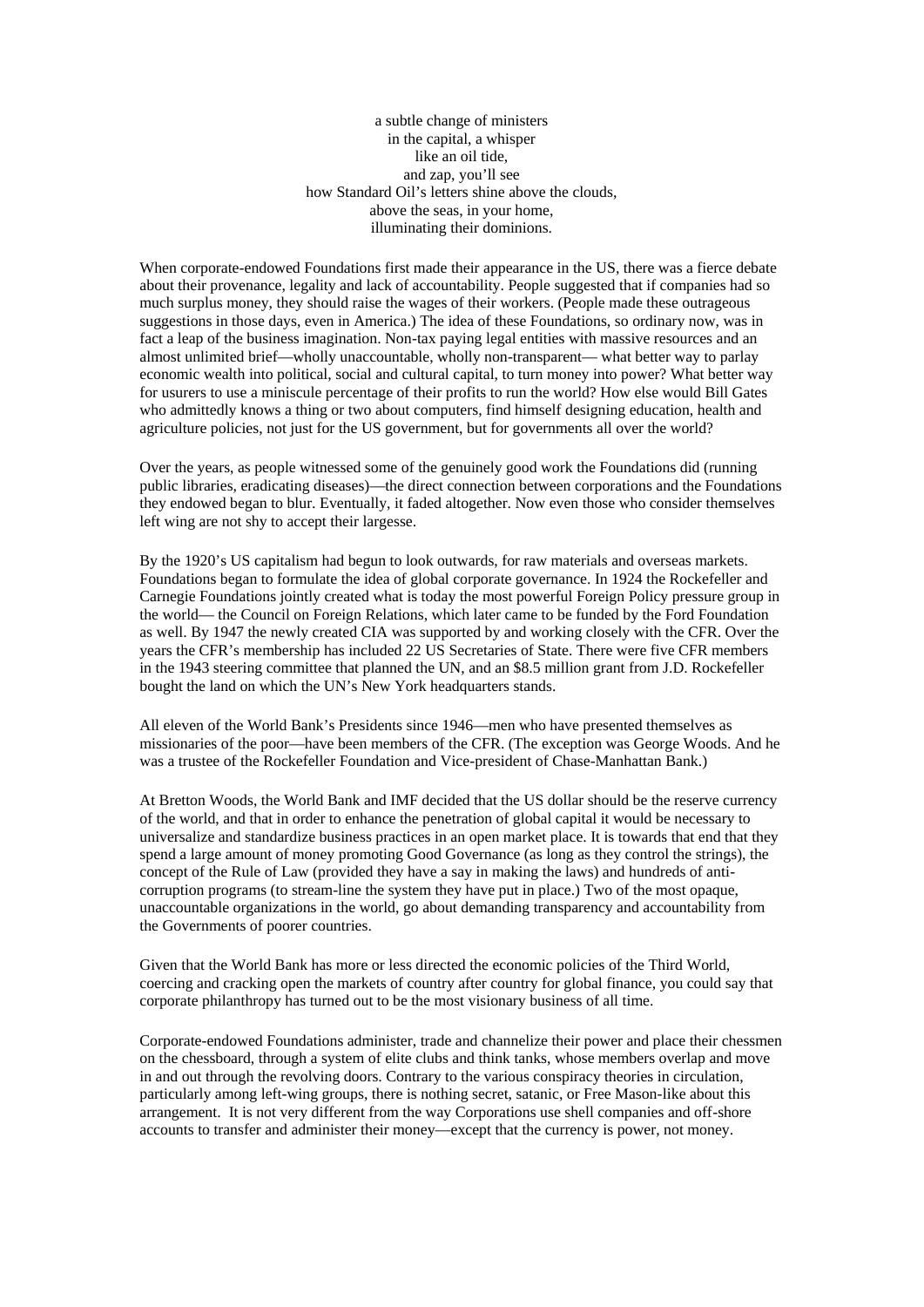The transnational equivalent of the CFR is the Trilateral Commission, set up in 1973 by David Rockefeller, the former US National Security Adviser Zibignew Brzezinski (Founder-member of the Afghan Mujahidin, forefathers of the Taliban), the Chase Manhattan Bank and some other private eminences. Its purpose was to create an enduring bond of friendship and co-operation between the elites of North America, Europe and Japan. It has now become a penta-lateral commission, because it includes members from China and India. (Tarun Das of the CII, N. R. Narayana Murthy ex CEO Infosys, Jamsheyd N. Godrej, Managing Director of Godrej, Jamshed J. Irani, Director Tata Sons and Gautam Thapar, CEO Avantha Group.

The Aspen Institute, is an international club of local elites, businessmen, bureaucrats, politicians, with franchises in several countries. Tarun Das is the President of the Aspen Institute, India. Gautam Thapar is Chairman. Several senior officers of the McKinsey Global Institute (proposer of the Delhi Mumbai Industrial Corridor) are members of the CFR, the Trilateral Commission and the Aspen Institute.

The Ford Foundation (liberal foil to the more conservative Rockefeller Foundation, though the two work together constantly) was set up in 1936. Though it is often underplayed, the Ford Foundation has a very clear, well-defined ideology and works extremely closely with the US State department. Its project of deepening democracy and 'good governance' are very much part of the Bretton Woods scheme of standardizing business practice and promoting efficiency in the free market. After the Second World War when communists replaced fascists as the US Government's Enemy Number One, new kinds of institutions were needed to deal with the Cold War. Ford funded RAND (Research and Development Corporation), a military think tank that began with weapons research for the US defense services. In 1952 to thwart "the persistent Communist effort to penetrate and disrupt free nations" it established the Fund for the Republic, which then morphed into the Center for the Study of Democratic Institutions whose brief was to wage the cold war intelligently without McCarthyite excesses. It is through this lens that we need to view the work that the Ford Foundation is doing with the millions of dollars it has invested in India—its funding of artists, filmmakers and activists, its generous endowment of university courses and scholarships.

The Ford Foundation's declared "goals for the future of mankind", include interventions in grassroots political movements locally and internationally. In the US it provided millions in grants and loans to support the Credit Union Movement that was pioneered by the department store owner Edward Filene in 1919. Filene believed in creating a mass consumption society of consumer goods by giving workers affordable access to credit— a radical idea at the time. Actually, only half of a radical idea, because the other half of what Filene believed in was the more equitable distribution of national income. Capitalists seized on the first half of Filene's suggestion, and by disbursing 'affordable' loans of tens of millions of dollars to working people, turned the US working class into people who are permanently in debt, running to catch up with their lifestyles.

Many years later, this idea has trickled down to the impoverished countryside of Bangladesh when Mohammed Yunus and the Grameen Bank brought microcredit to starving peasants with disastrous consequences. The poor of the subcontinent have always lived in debt, in the merciless grip of the local village usurer—the Baniya. But microfinance has corporatized that too. Microfinance companies in India are responsible for hundreds of suicides—200 people in Andhra Pradesh in 2010 alone. A national daily recently published a suicide note by an 18 year-old girl who was forced to hand over her last Rs150, her school fees, to bullying employees of the microfinance company. The note said, "Work hard and earn money. Do not take loans."

There's a lot of money in poverty, and a few Nobel Prizes too.

By the 1950s the Rockefeller and Ford Foundations, funding several NGOs and international educational institutions, began to work as quasi-extensions of the US Government that was at the time toppling democratically elected governments in Latin America, Iran and Indonesia. (That was also around the time they made their entry into India, then non-aligned, but clearly tilting towards the Soviet Union.) The Ford Foundation established an US-style economics course at the Indonesian University. Elite Indonesian students, trained in counter-insurgency by US army officers, played a crucial part in the 1965 CIA backed coup in Indonesia that brought General Suharto to power. He repaid his mentors by slaughtering hundreds of thousands of communist rebels.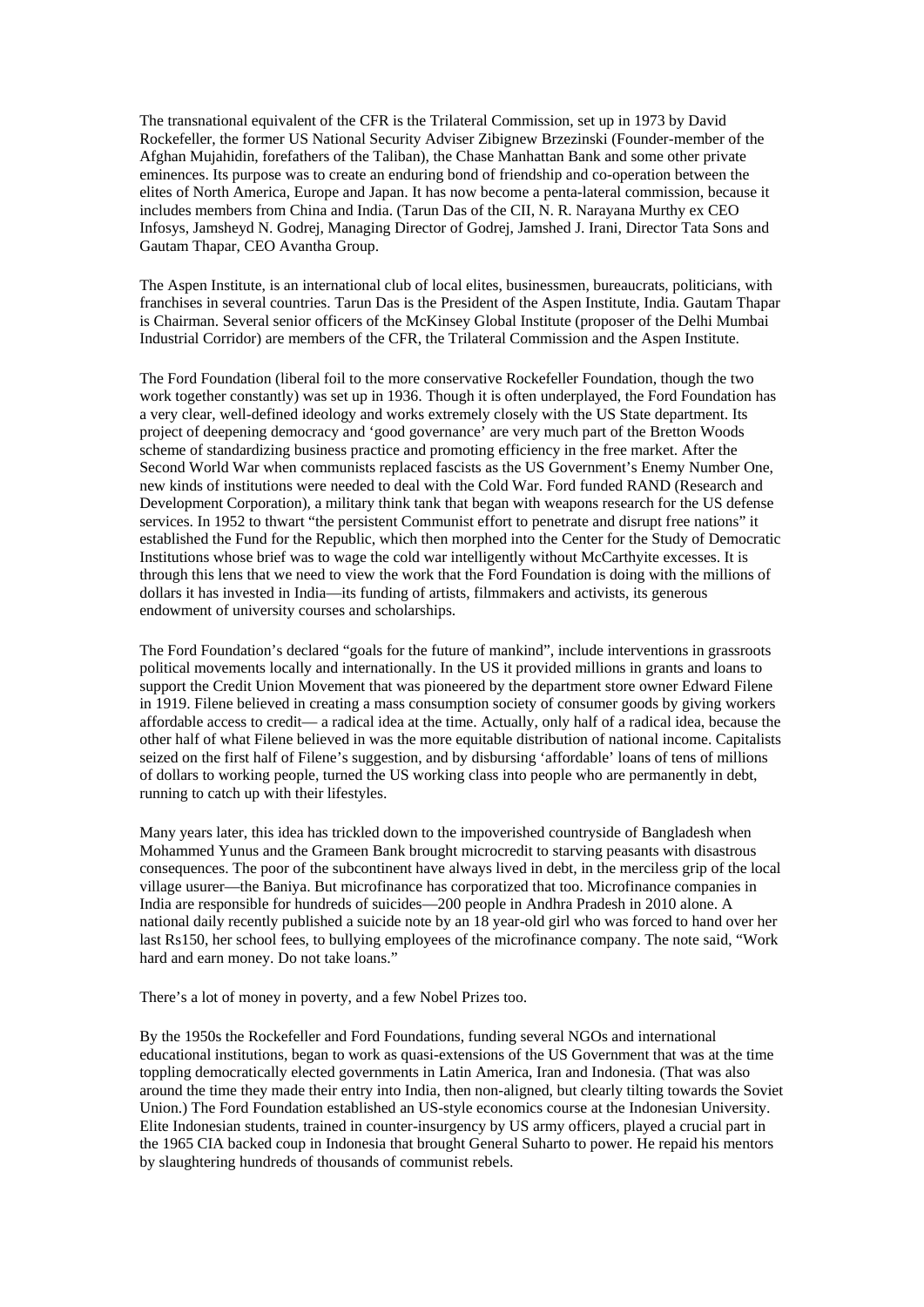Eight years later, young Chilean students, who came to be known as the Chicago Boys, were taken to the US to be trained in neo-liberal economics by Milton Friedman at the University of Chicago (endowed by J.D. Rockefeller), in preparation for the 1973 CIA backed coup that killed Salvador Allende, and brought in General Pinochet and a reign of death squads, disappearances and terror that lasted for seventeen years. Allende's crime was being a democratically elected socialist and nationalizing Chile's mines.

In 1957 the Rockefeller Foundation established the Ramon Magsaysay Prize for community leaders in Asia. It was named after Ramon Magsaysay, President of the Philippines, a crucial ally in the US campaign against communism in South East Asia. In 2000, the Ford Foundation established the Ramon Magsaysay Emergent Leadership Award. The Magsayay Award is considered a prestigious award among artists, activists and community workers in India. M.S. Subulakshmi and Satyajit Ray won it, and so did Jaiprakash Narain and one of India's finest journalists P.Sainath. But they did more for the Magsaysay award than it did for them. In general, it has become a gentle arbiter what kind of activism is 'acceptable' and what is not.

Interestingly, Anna Hazare's anti-corruption movement last summer was spearheaded by three Magsaysay Award winners —Anna Hazare, Arvind Kejriwal and Kiran Bedi. One of Arvind Kejriwal's many NGOs is generously funded by Ford Foundation. Kiran Bedi's NGO is funded by Coca Cola and Lehman brothers.

Though Anna Hazare calls himself a Gandhian, the law he called for—the Jan Lokapal Bill—was un-Gandhian, elitist and dangerous. A round-the-clock corporate media campaign proclaimed him to be the voice of 'the people'. Unlike the Occupy Wall Street movement in the US, the Hazare movement didn't breathe a word against privatization, corporate power, or economic "reforms". On the contrary, its principle media backers successfully turned the spotlight away from massive corporate corruption scandals (which had exposed high profile journalists too) and used the public mauling of politicians to call for the further withdrawal of discretionary powers from government, for more reforms, more privatization. (In 2008 Anna Hazare received a World bank Award for Outstanding Public Service.) The World Bank issued a statement from Washington saying the movement 'dovetailed' into its policy.

Like all good Imperialists the Philanthropoids set themselves the task of creating and training an international cadre that believed that Capitalism, and by extension the hegemony of the United States, was in their own self-interest. And who would therefore help to administer the Global Corporate Government in the ways native elites had always served colonialism. So began the Foundations' foray into education and the arts, which would become their third sphere of influence, after foreign and domestic economic policy. They spent (and continue to spend) millions of dollars on academic institutions and pedagogy.

Joan Roelofs in her wonderful book *Foundations and Public Policy: The Mask of Pluralism* describes how Foundations re-modeled the old ideas of how to teach political science, and fashioned the disciplines of 'international' and 'area' studies. This provided the US Intelligence and Security Services a pool of expertise in foreign languages and culture to recruit from. The CIA and US State Department continue to work with students and professors in US universities, raising serious questions about the ethics of scholarship.

The gathering of information to control people they rule is fundamental to any ruling power. As resistance to land acquisition and the new economic policies spreads across India, in the shadow of outright war in Central India, as a containment technique, the Government has embarked on a massive biometrics program, perhaps one of the most ambitious and expensive information gathering projects in the world— the Unique Identification Number (UID). People don't have clean drinking water, or toilets, or food, or money, but they will have election cards *and* UID numbers. Is it a coincidence that the UID project run by Nandan Nilekani, former CEO of Infosys, ostensibly meant to 'deliver services to the poor' will inject massive amounts of money into a slightly beleaguered IT industry? (A conservative estimate of the UID budget exceeds the Indian Government's public spending on education.) To digitize a country with such a large population of the illegitimate and 'illegible' people who are for the most part slum dwellers, hawkers, adivasis without land records—will criminalize them, turning them from illegitimate to illegal. The idea is to pull off a digital version of the Enclosure of the Commons and put huge powers into the hands of an increasingly hardening police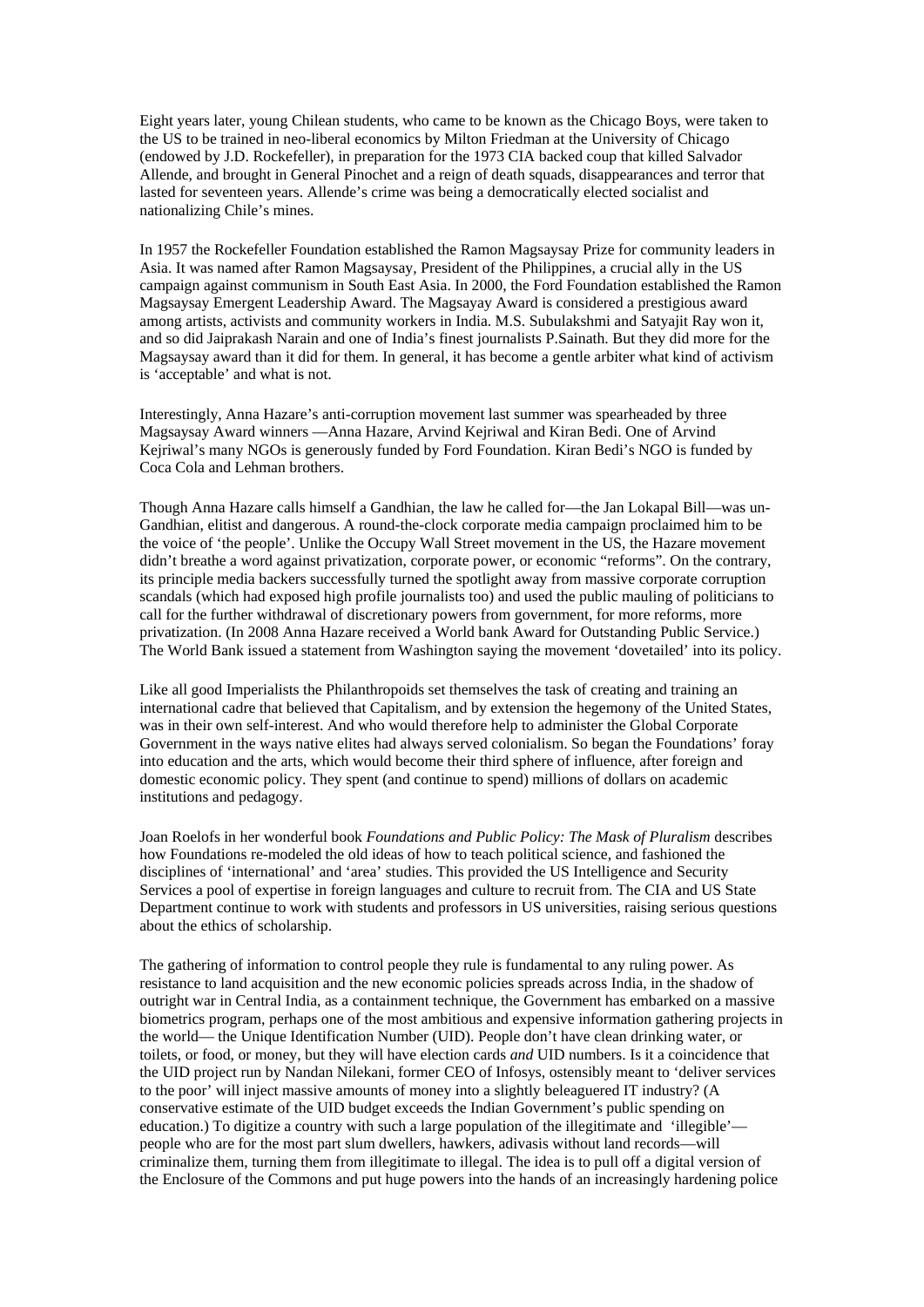state. Nilekani's technocratic obsession with gathering data, ties is consistent with Bill Gates' obsession with digital data bases, "numerical targets" and "scorecards of progress" as though it is a lack of information that is the cause of world hunger, and not colonialism, debt and skewed profitoriented, corporate policy.

Corporate-endowed Foundations are the biggest funders of the socials sciences and the arts, endowing courses and student scholarships in "development studies", "community studies", "cultural studies", "behavioural sciences" and "human rights". As US universities opened their doors to international students, hundreds of thousands of students, children of the third world elite poured in. Those who could not afford the fees were given scholarships. Today in countries like India and Pakistan there is scarcely a family among the upper middle-classes that does not have a child that has studied in the US. From their ranks have come good scholars and academics, but also the Prime Ministers, finance ministers, economists, corporate lawyers, bankers and bureaucrats who helped to open up the economies of their countries to global corporations.

Scholars of the Foundations-friendly version of economics and political science were rewarded with fellowships, research-funds, grants, endowments and jobs. Those with Foundation-unfriendly views found themselves unfunded, marginalized and ghettoized, their courses discontinued. Gradually, one particular imagination—a brittle, superficial pretense of tolerance and multi-culturalism (that morphs into racism, rabid nationalism, ethnic chauvanism or war-mongering Islamophobia at a moment's notice) under the roof of a single over-arching, very un-plural economic ideology—began to dominate the discourse. It did so to such an extent that it ceased to be perceived as an ideology at all. It became the default position, the natural way to be. It infiltrated normality, colonized ordinariness and challenging it began to seem as absurd or as esoteric as challenging reality itself. From here it was a quick easy step to 'There is No Alternative.'

It is only now, thanks to the Occupy Movement, that another language has appeared on US Streets and campuses. To see students with banners that say "Class War" or "We don't mind you being rich, but we mind you buying our government" is, given the odds, almost a revolution in itself.

One century after it began, corporate philanthropy is as much part of our lives as coca-cola. There are now millions of nonprofit organizations, many of them connected through a byzantine financial maze to the larger Foundations. Between them, this 'independent' sector has assets worth nearly \$450 billion. The largest of them is the Gates Foundation with (\$21 billion), followed by the Lilly Endowment (\$16 billion) and the Ford Foundation (\$15 billion).

As the IMF enforced Structural Adjustment, and arm-twisted governments into cutting back on public spending on health, education, childcare, development, the NGOs moved in. The Privatization of Everything has also meant the NGO-ization of Everything. As jobs and livelihoods disappeared, NGOs have become an important source of employment, even for those who see them for what they were. And they are certainly not all bad. Of the millions of NGOs, some do remarkable, radical work and it would be a travesty to tar all NGOs with the same brush. However, the corporate or Foundationendowed NGOs are global finance's way of buying into resistance movements, literally like shareholders buy shares in companies, and then try to control them from within. They sit like nodes on the central nervous system, the pathways along which global finance flows. They work like transmitters, receivers, shock absorbers, alert to every impulse, careful never to annoy the governments of their host countries. (The Ford Foundation requires the organizations it funds to sign a pledge to this effect.) Inadvertently (and sometimes advertently) they serve as listening posts, their reports and workshops and other missionary activity feeding data into an increasingly aggressive system of surveillance of increasingly hardening States. The more troubled an area, the greater the numbers of NGOs in it.

Mischieviously, when the Government or sections of the Corporate Press want to run a smear campaign against a genuine people's movement, like the Narmada Bachao Andolan, or the protest against the Koodankulam nuclear reactor, they accuse these movements of being NGOs receiving "foreign funding." They know very well that the mandate of most NGOs, in particular the well-funded ones is to further the project of corporate globalization, not thwart it.

Armed with their billions, these NGOs have waded into the world, turning potential revolutionaries into salaried activists, funding artists, intellectuals and filmmakers, gently luring them away from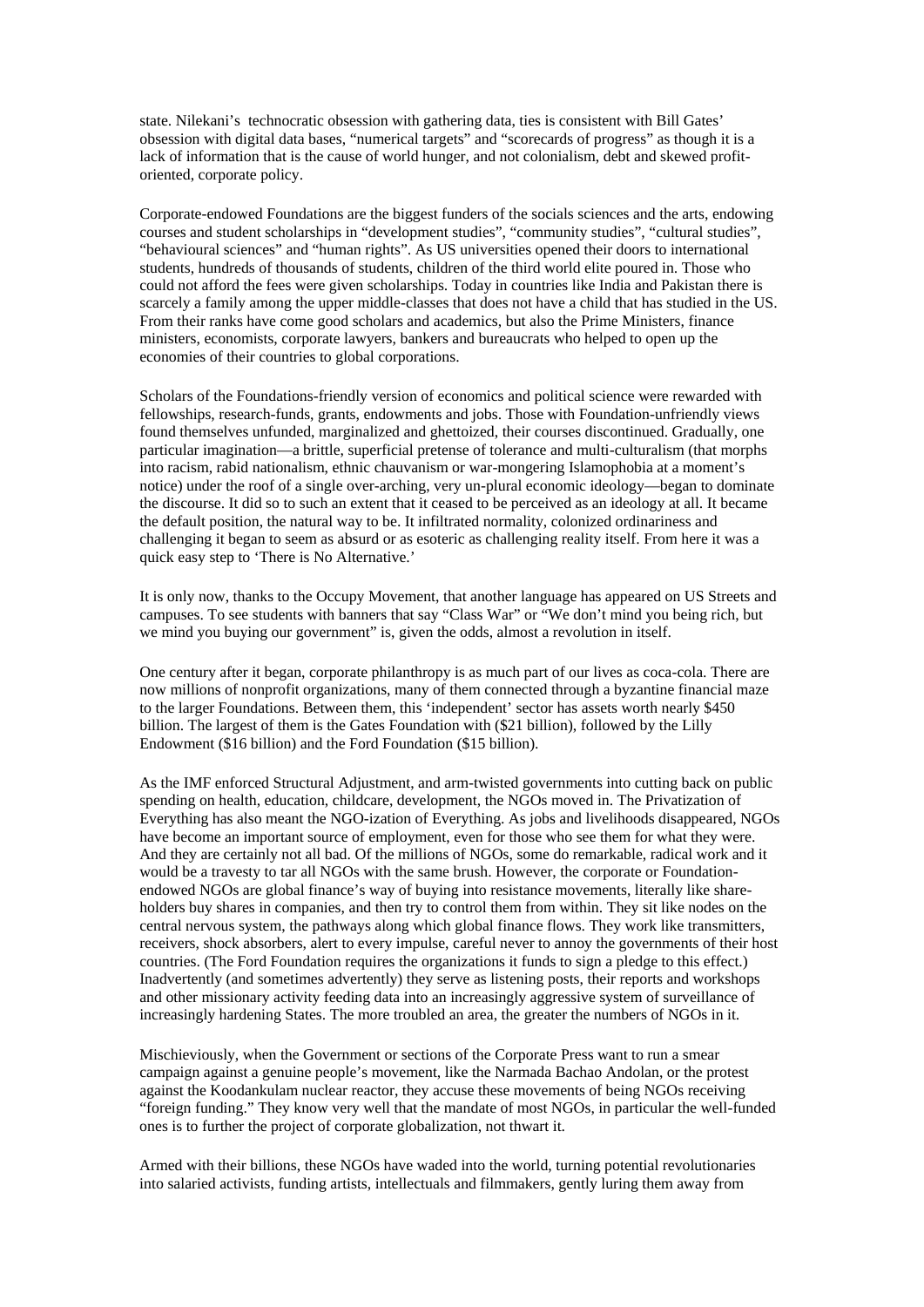radical confrontation, ushering them in the direction of multi-culturalism, gender, community development— the discourse couched in the language of identity politics and human rights.

The transformation of the idea of justice into the industry of human rights has been a conceptual coup in which NGOs and Foundations have played a crucial part. The narrow focus of human rights enables an atrocity-based analysis in which the larger picture can be blocked out and both parties in a conflict—say for example the Maoists and the Indian Government, or the Israeli Army and Hamas, can both be admonished as Human Rights Violaters. The land-grab by mining corporations or the history of the annexation of Palestinian land by the State of Israel, then become footnotes with very little bearing on the discourse. This is not to suggest that human rights don't matter. They do, but they are not a good enough prism through which to view or remotely understand the great injustices in the world we live in.

Another conceptual coup has to do with Foundations' involvement with the feminist movement. Why do most 'official' feminists and women's organizations in India keep a safe distance between themselves and organizations like say the 90,000 member Krantikari Adivasi Mahila Sanghatan, (Revolutionary Adivasi Women's Association) that is fighting patriarchy in their own communities and displacement by mining corporations in the Dandakaranya forest? Why is it that the dispossession and eviction of millions of women from land which they owned and worked is not seen as a feminist problem?

The hiving off of the liberal feminist movement from grassroots anti-imperialist and anti-capitalist peoples' movements did not begin with the evil designs of Foundations. It began with those movements' inability to adapt and accommodate the rapid radicalization of women that took place in the 60s and 70s. The Foundations' showed genius in recognizing and moving in to support and fund women's growing impatience with the violence and patriarchy in their traditional societies as well as among even the supposedly progressive leaders of Left movements. In a country like India, the schism also ran along the rural-urban divide. Most radical, anti-capitalist movements were located in the countryside where patriarchy continued to rule the lives of women. Urban women activists who joined these movements (like the Naxalite movement) had been influenced and inspired by the western feminist movement and their own journeys towards liberation were often at odds with what their male leaders considered to be their duty: To fit in with 'the masses.' Many women activists were not willing to wait any longer for the 'revolution' in order to end the daily oppression and discrimination in their lives, including from their own comrades. They wanted gender equality to be an absolute, urgent and non-negotiable part of the revolutionary process and not just a post-revolution promise. Intelligent, angry and disillusioned women began to move away and look for other means of support and sustenance. As a result, by the late 1980's, around the time when the Indian markets were opened up, the liberal feminist movement in India had become inordinately NGOised. Many of these NGOs have done seminal work on queer rights, domestic violence, AIDS and the rights of sex-workers. But significantly the liberal feminist movement has not been at the forefront of challenging the New Economic Policies, even though women have been the greatest sufferers. By manipulating the disbursement of the funds the Foundations have largely succeeded in circumscribing the range of what 'political' activity should be. The funding briefs of NGOs now prescribe what counts as women's 'issues' and what doesn't.

The NGO-isation of the women's movement has also made Western-liberal feminism (by virtue of its being the most funded brand), the standard-bearer of what constitutes feminism. The battles as usual, have been played out on women's bodies, extruding Botox at one end and Burkhas at the other. (And then there are those who suffer the double-whammy, Botox *and* the Burkha.) When, as happened recently in France, an attempt is made to coerce women out of the burkha rather than creating a situation in which a woman can choose what she wishes to do, it's not about liberating her, but about unclothing her. It becomes an act of humiliation and cultural imperialism. Coercing a woman out of her burkha is as bad as coercing her into one. It's not about the burkha. It's about the coercion. Viewing gender in this way, shorn of social, political and economic context, makes it an issue of identity, a battle of props and costumes. It's what allowed the US Government to use western feminist liberal groups as moral cover when it invaded Afghanistan in 2001. Afghan women were (and are) in terrible trouble under the Taliban. But dropping daisy-cutters on them was not going to solve the problem.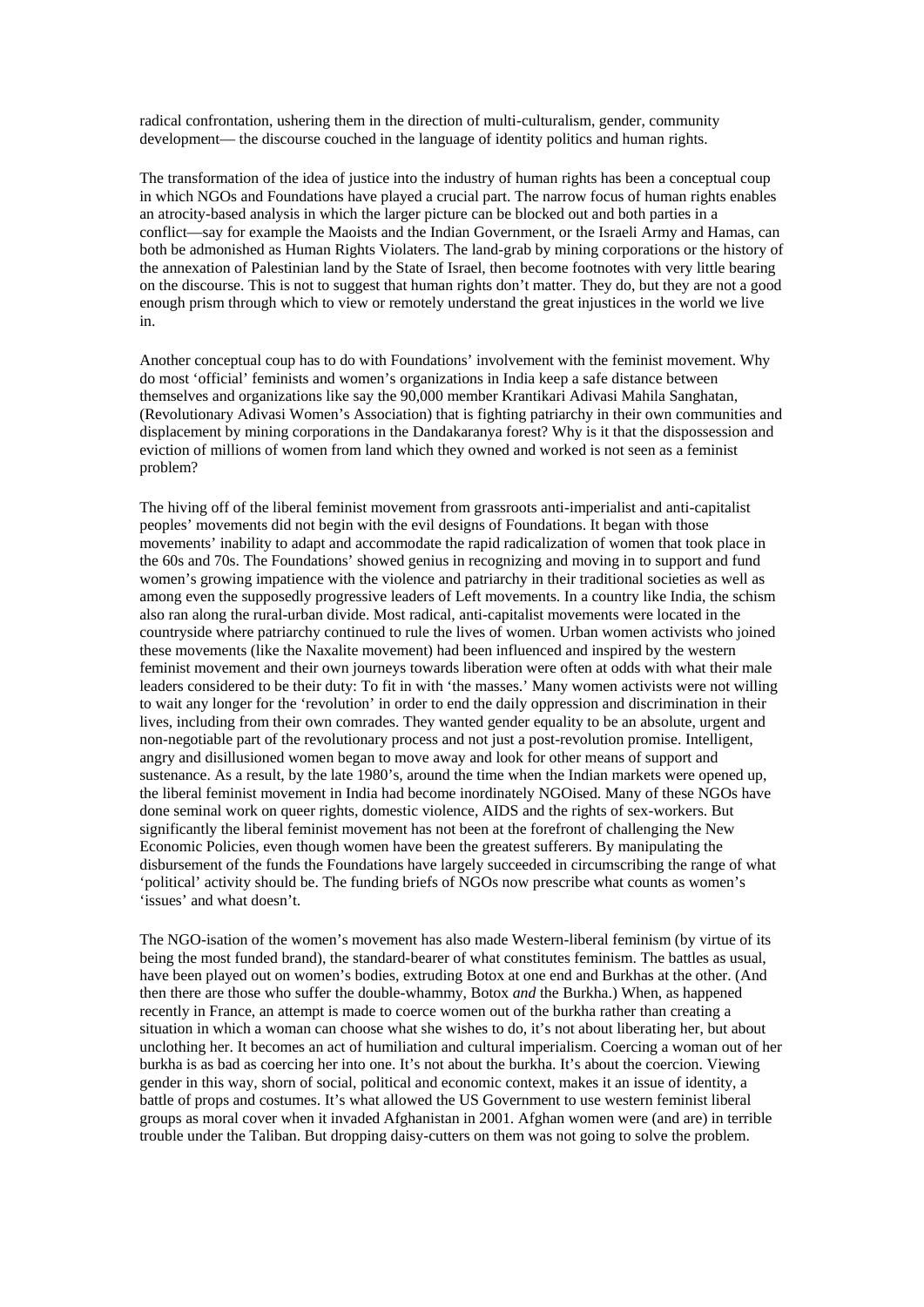In the NGO universe, which has evolved a strange anodyne language of its own, everything has become a 'subject', a separate, professionalized, special-interest issue. Community development, Leadership development, Human Rights, Health, Education, Reproductive Rights, AIDS, orphans with AIDS—have all been hermetically sealed into their own silos with their own elaborate and precise funding brief. Funding has fragmented solidarity in ways that repression never could

Poverty too, like feminism is often framed as an identity problem. As though the poor have not been created by injustice, but are a lost tribe who who just happen to *exist*, and can be rescued in the shortterm by a system of Grievance Redressal (administered by NGOs on an individual, person to person basis), and whose long-term resurrection will come from Good Governance. Under the regime of Global Corporate Capitalism, it goes without saying.

Indian Poverty, after a brief period in the wilderness while India 'shone', has made a comeback as an exotic identity in the Arts, led from the front by films like *Slumdog Millionaire*. These stories about the poor, their amazing spirit and resilience, have no villains—except the small ones who provide narrative tension and local color. The authors of these works are the contemporary world's equivalent of the early anthropologists, lauded and honored for working on 'the ground', for their brave journeys into the unknown. You rarely see the rich being examined in these ways.

Having worked out how to manage governments, political parties, elections, courts, the media and liberal opinion, there was one more challenge for the neo-liberal establishment: How to deal with growing unrest, the threat of 'peoples power.' How do you domesticate it? How do you turn protestors into pets? How do you vacuum up peoples' fury and re-direct it into blind alleys?

Here too, Foundations and their allied organizations have a long and illustrious history. A revealing example is their role in defusing and de-radicalizing the Black Civil Rights movement in the US in the 1960s and the successful transformation of Black Power into Black Capitalism.

The Rockefeller Foundation, in keeping with J.D. Rockefeller's ideals, had worked closely with Martin Luther King Sr (father of Martin Luther King Jr). But his influence waned with the rise of the more militant organizations—the Student Non-violent Coordinating Committee (SNCC) and the Black Panthers. The Ford and Rockefeller Foundations moved in. In 1970 they donated \$15 million to 'moderate' black organizations, giving people, grants, fellowships, scholarships, job-training programs for drop-outs and seed-money for black-owned businesses. Repression, infighting, and the honey trap of funding, led to the gradual atrophying of the radical black organizations.

Martin Luther King Junior made the forbidden connections between Capitalism, Imperialism, Racism and the Vietnam War. As a result, after he was assassinated even his memory became toxic, a threat to public order. Foundations and Corporations worked hard to re-model his legacy to fit a market-friendly format. The Martin Luther King Junior Centre for Non-Violent Social Change with an operational grant of \$2 million, was set up by, among others, the Ford Motor Company, General Motors, Mobil, Western Electric, Proctor and Gamble, US Steel and Monsanto. The Center maintains the King Library and Archives of the Civil Rights Movement. Among the many programs the King Center runs have been projects that "work closely with the United States Department of Defense, the Armed Forces Chaplains Board and others." It co-sponsored the Martin Luther King Jr. Lecture Series called " The Free Enterprise System: An Agent for Non-violent Social Change."

## Amen.

A similar coup was carried out in the anti-apartheid struggle in South Africa. In 1978 the Rockefeller Foundation organized a Study Commission on US Policy toward Southern Africa. The report warned of the growing influence of the Soviet Union on the ANC and said that US strategic and corporate interests (i.e., access to South Africa's minerals) would be best served if there were genuine sharing of political power by all races.

The Foundations began to support the ANC. The ANC soon turned on the more radical organizations like Steve Biko's Black Consciousness movement and more or less eliminated it. When Nelson Mandela took over as South Africa's first Black President, he was canonized as a living saint, not just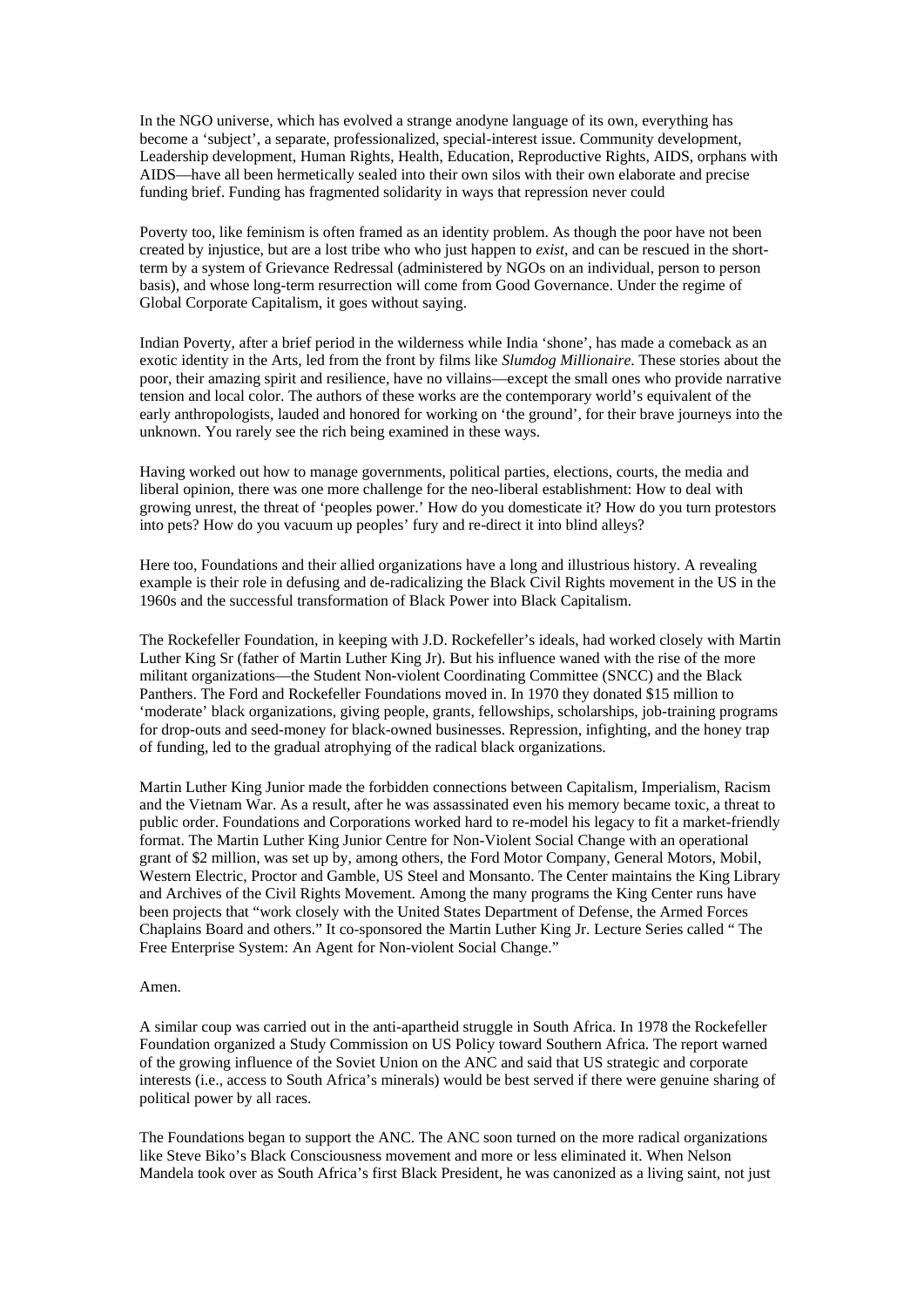because he is a freedom fighter who spent twenty-seven years in prison, but also because he deferred completely to the Washington Consensus. Socialism disappeared from the ANC's agenda. South Africa's great 'peaceful transition', so praised and lauded, meant no land reforms, no demands for reparation, no nationalization of South Africa's mines. Instead there was Privatization and Structural Adjustment. Mandela gave South Africa's highest civilian award—the Order of Good Hope—to his old friend and supporter, General Suharto, the killer of communists in Indonesia. Today in South Africa, a clutch of Mercedes driving former radicals and trade unionists rule the country. But that is more than enough to perpetuate the myth of Black Liberation.

The rise of Black Power in the US was an inspirational moment for the rise of a radical, progressive Dalit movement in India, with organizations like the Dalit Panthers mirroring the militant politics of the Black Panthers. But Dalit Power too, in not exactly the same, but similar ways, has been fractured and defused and, with plenty of help from rightwing Hindu organizations and the Ford Foundation, is well on its way to transforming into Dalit Capitalism.

"Dalit Inc ready to show business can beat caste," the Indian Express reported in December last year. It went on to quote a mentor of the Dalit Indian Chamber of Commerce & Industry (DICCI): "Getting the prime minister for a Dalit gathering is not difficult in our society. But for Dalit entrepreneurs, taking a photograph with Tata and Godrej over lunch and tea is an aspiration — and proof that they have arrived," he said. Given the situation in modern India it is would be casteist and reactionary to say that Dalit entrepreneurs oughtn't to have a place at the high table. But if this to be the aspiration, the ideological framework of Dalit politics, it would be a great pity. And unlikely to help the one million Dalits who still earn a living off manual scavenging—carrying human shit on their heads.

Young Dalit scholars who accept grants from the Ford Foundation cannot be too harshly judged. Who else is offering them an opportunity to climb out of cesspit of the Indian caste system? The shame as well as a large part of the blame for this turn of events also goes to India's communist movement whose leaders continue to be predominantly upper caste. For years it has tried to force-fit the idea of caste into Marxist class-analysis. It has failed miserably, in theory as well as practice. The rift between the Dalit community and the Left began with a falling out between the visionary Dalit leader Dr. Bhimrao Ambedkar and S. A. Dange, Trade Unionist and founding member of the Communist Party of India. Dr. Ambedkar's disillusionment with the Communist Party began with the textile workers' strike in Mumbai in 1928 when he realized that despite all the rhetoric about working class solidarity, the Party did not find it objectionable that the 'untouchables' were kept out of the weaving department (and only qualified for the lower paid spinning department) because the work involved the use of saliva on the threads, which other castes considered 'polluting'.

Ambedkar realized that in a society where the Hindu scriptures institutionalize untouchability, and inequality, the battle for 'untouchables', for social and civic rights, was too urgent to wait for the promised Communist revolution. The rift between the Ambedkarites and the Left has come at a great cost to both. It has meant that a great majority of the Dalit population, the backbone of the Indian working class, has pinned its hopes for deliverance and dignity to constitutionalism, to capitalism and to political parties like the BSP, which practice an important, but in the long run, stagnant brand of identity politics.

In the United States as we have seen, corporate endowed Foundations spawned the culture of NGOs. In India, targeted corporate philanthropy began in earnest in the 1990's, the era of the New Economic Policies. Membership to the Star Chamber doesn't come cheap. The Tata Group donated \$50 million to that needy institution, the Harvard Business School and another \$50 million to Cornell University. Nandan Nilekani of Infosys and his wife Rohini donated \$5 million as a start-up endowment for the India Initiative at Yale. The Harvard Humanities Centre is now the Mahindra Humanities Centre after it received its largest ever donation of \$10 million from Anand Mahindra of the Mahindra Group.

At home, the Jindal Group, with a major stake in mining, metals and power, runs the Jindal Global Law School and will soon open the Jindal School of Government and Public Policy. (The Ford Foundation runs a Law School in the Congo.) The New India Foundation funded by Nandan Nilekani, financed by profits from Infosys, gives prizes and fellowships to social scientists. The Sitaram Jindal Foundation, endowed by the Chairman and Managing Director of Jindal Aluminium Ltd has announced five annual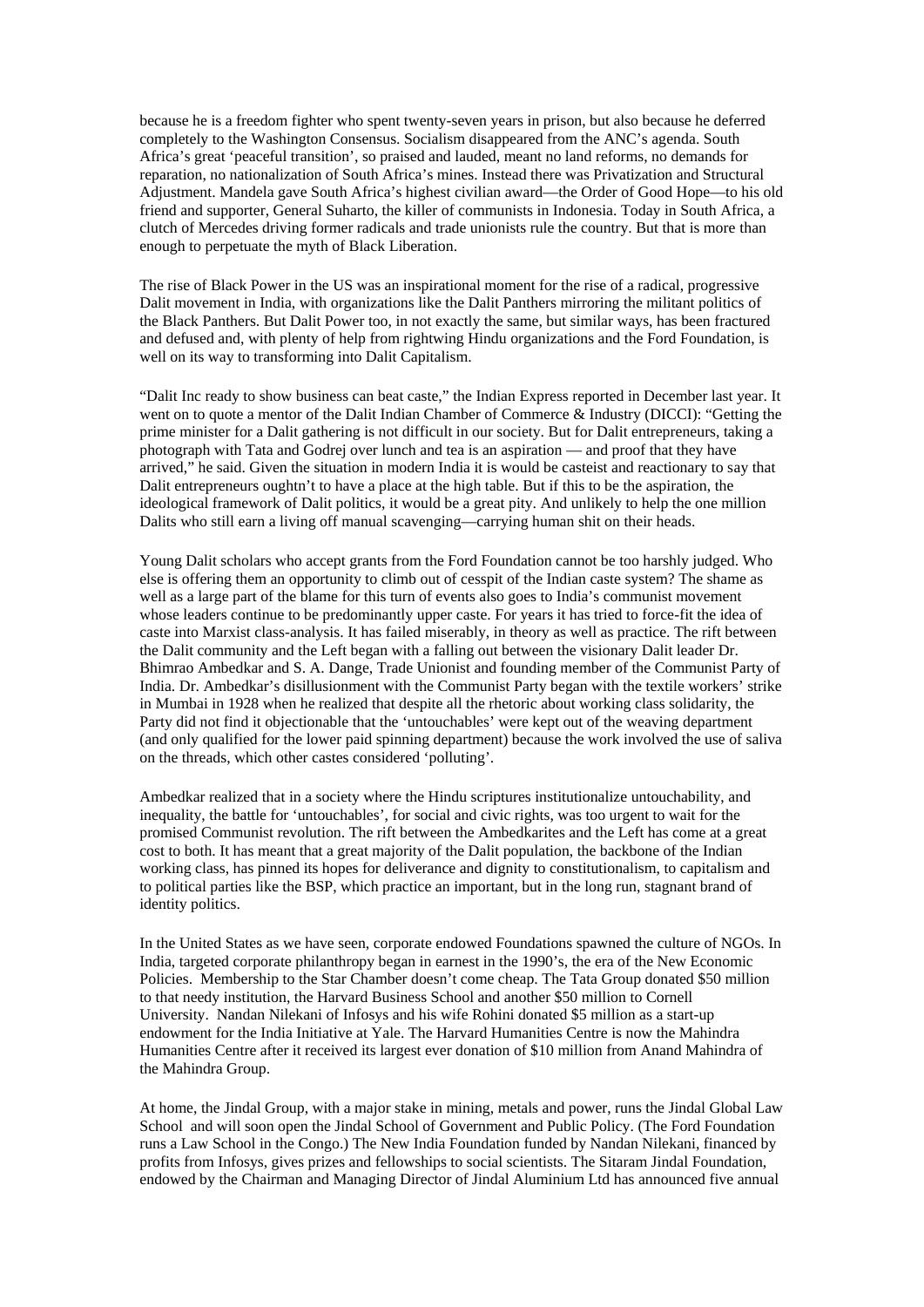cash prizes of Rs 1 crore each, to be given to those working in rural development, poverty alleviation, education and moral upliftment, environment and peace and social harmony. The Observer Research Foundation (ORF) currently endowed by Mukesh Ambani is cast in the mould of the Rockfeller Foundation. It has retired intelligence agents, strategic analysts, politicians (who pretend to rail against each other in Parliament), journalists and policy makers as its research 'fellows' and advisors:

ORF's objectives seem straightforward enough: "To help develop a consensus in favour of economic reforms." And to shape and influence public opinion creating "viable, alternative policy options in areas as divergent as employment generation in backward districts and real-time strategies to counter Nuclear, Biological and Chemical threats."

I was initially puzzled by the preoccupation with 'nuclear, biological and chemical threat' in ORF's stated objectives. But less so, when, in the long list of its 'institutional partners' I found the names of Raytheon and Lockheed Martin, two of the world's leading weapons manufacturers. In 2007 Raytheon announced it was turning its attention to India. Could it be that at least part of India's \$32 billion annual defense budget will be spent on weapons, guided missiles, aircraft, war ships and surveillance equipment made by Raytheon and Lockheed Martin?

Do we need weapons to fight wars? Or do we need wars to create a market for weapons? After all the economies of Europe, US and Israel depend hugely on their weapons industry. It's the one thing they haven't outsourced to China.

In the new Cold War between US and China, India is being groomed to play the role Pakistan played as a US ally in the cold war with Russia. (And look what happened to Pakistan.) Many of those columnists and 'strategic analysts' who are playing up the hostilities between India and China, you'll see, can be traced back directly or indirectly to the Indo-American Think Tanks and Foundations. Being a 'strategic partner' of the US does not mean that the Heads of State make friendly phone calls to each other every now and then. It means collaboration (interference) at every level. It means hosting US Special Forces on Indian soil (a Pentagon Commander recently confirmed this to the BBC). It means sharing Intelligence, altering agriculture and energy policies, opening up the Health and Education sectors to global investment. It means opening up retail. It means an unequal partnership in which India is being held close in a bear hug and waltzed around the floor by a partner who will incinerate her the moment she refuses to dance.

In the list of ORF's 'institutional partners' you will also find the RAND Corporation, Ford Foundation, the World Bank, the Brookings Institution (whose stated mission is to "provide innovative and practical recommendations that advance three broad goals: strengthen American democracy; foster the economic and social welfare, security and opportunity of all Americans; and secure a more open, safe, prosperous, and cooperative international system".) You will also find the Rosa Luxemburg Foundation of Germany. (Poor Rosa, who died for the cause of Communism, to find her name on a list such as this one!)

Though capitalism is meant to be based on competition, those at the top of the food chain have also shown themselves to be capable of inclusiveness and solidarity. The great Western Capitalists have done business with fascists, socialists, despots and military dictators. They can adapt and constantly innovate. They are capable of quick thinking and immense tactical cunning.

But despite having successfully powered through economic reforms, despite having waged wars and militarily occupied countries in order to put in place free market "democracies" Capitalism is going through a crisis whose gravity has not revealed itself completely yet. Marx said, "What the bourgeoisie therefore produces, above all, are its own grave-diggers. Its fall and the victory of the proletariat are equally inevitable."

The proletariat, as Marx saw it has been under continuous assault. Factories have shut down, jobs have disappeared, trade unions have been disbanded. The proletariat has, over the years been pitted against each other in every possible way. In India it has been Hindu against Muslim, Hindu against Christian, Dalit against Adivasi, caste against caste, region against region. And yet, all over the world it is